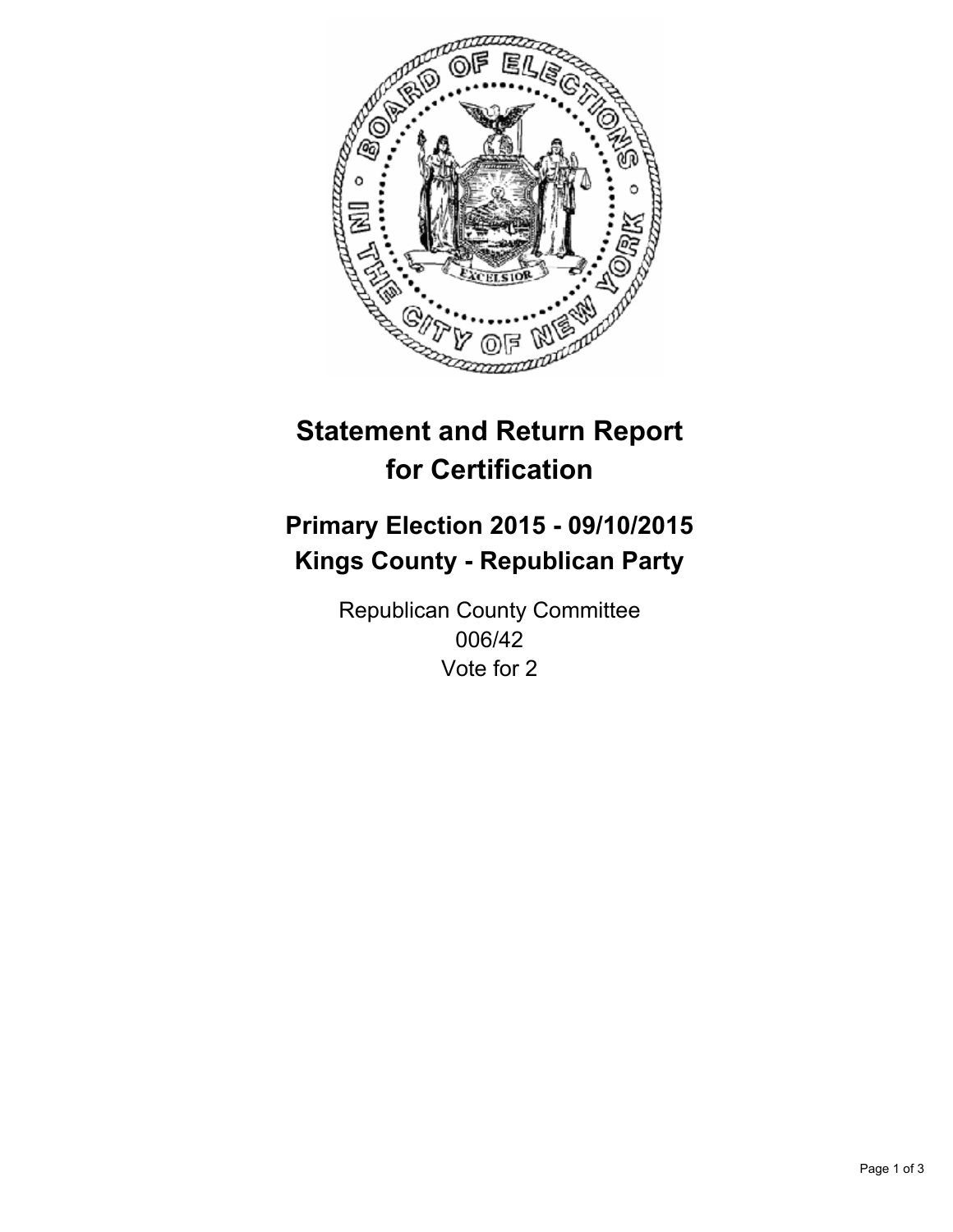

#### **Assembly District 42**

| PUBLIC COUNTER                                           | 0 |
|----------------------------------------------------------|---|
| ABSENTEE/MILITARY                                        |   |
| AFFIDAVIT                                                | 0 |
| <b>Total Ballots</b>                                     |   |
| Less - Inapplicable Federal/Special Presidential Ballots | 0 |
| <b>Total Applicable Ballots</b>                          |   |
| <b>REHANA AKHTER</b>                                     | 0 |
| FREDERICK A. HOWARD                                      | 0 |
| <b>MARIA BARRIOS</b>                                     | 0 |
| <b>Total Votes</b>                                       | 0 |
| Unrecorded                                               | 2 |